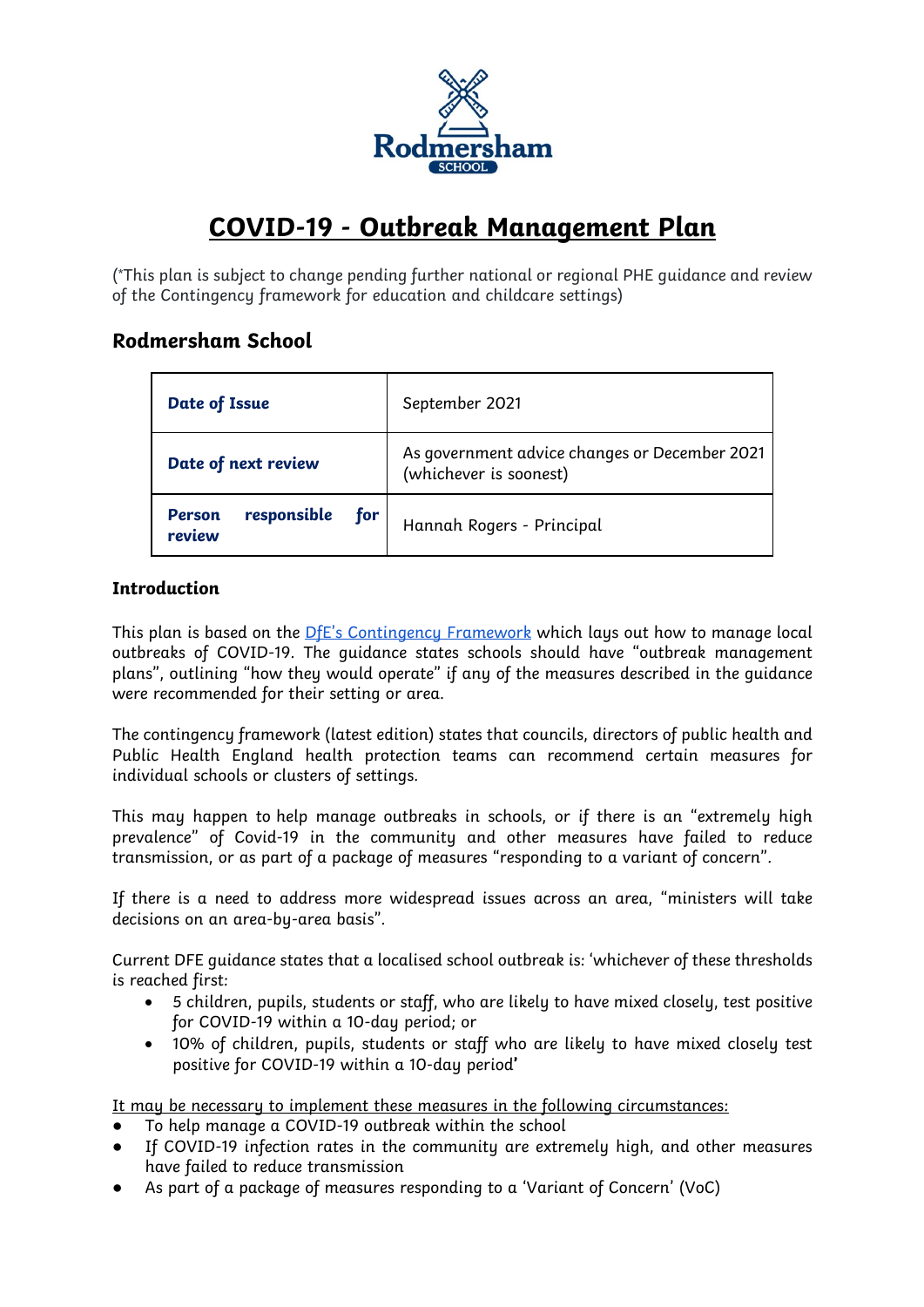Schools may need to consider the implementation of some, or all, of the measures in this plan in response to recommendations provided by their local Public Health team, Public Health England (PHE) health protection team, the DfE or the government.

| <b>Guidance from health protection</b><br>teams                                                                                                                                                                                                                                                                                                                                                                 | <b>Outbreak Management Action to</b><br>be taken if PHE guidance<br>recommends it - no action will<br>be taken without a<br>recommendation from Public<br>Health Teams in Northampton.                                                                                                                                  | <b>Length of Action</b>                   |
|-----------------------------------------------------------------------------------------------------------------------------------------------------------------------------------------------------------------------------------------------------------------------------------------------------------------------------------------------------------------------------------------------------------------|-------------------------------------------------------------------------------------------------------------------------------------------------------------------------------------------------------------------------------------------------------------------------------------------------------------------------|-------------------------------------------|
| Self-isolation of close contacts<br>It is noted that under current guidance, fully<br>vaccinated adults and children under the<br>years of 18years and 6 months do not have<br>to isolate as close contacts.<br>However, in some cases, health protection<br>teams may recommend that a number of other<br>pupils self-isolate at home as a precautionary<br>measure. This could be the class or year<br>group. | Parents informed - contacts self<br>isolating<br>Full remote learning provision put in<br>place                                                                                                                                                                                                                         | As recommended by<br>public health teams. |
| <b>Re-introduction of Face Coverings</b><br>The reintroduction of face coverings for staff<br>may be advised for a temporary period in<br>response to particular localised outbreaks,<br>including variants of concern.                                                                                                                                                                                         | If recommended, staff and visitors who<br>are not exempt from wearing a face<br>covering:<br>Will be asked to keep on or put<br>on a face covering when<br>arriving at school and moving<br>around indoors in places where<br>social distancing is difficult to<br>maintain, such as corridors and<br>in communal areas | As recommended by<br>public health teams. |
| <b>Asymptomatic Testing</b><br>Additional testing may be recommended to<br>pick up any asymptomatic testing in the<br>school community.                                                                                                                                                                                                                                                                         | If recommended, the school will increase<br>the use of home testing by staff.<br>If recommended, the school will<br>communicate to parents with advice<br>around adult family members taking<br>asymptomatic tests.                                                                                                     | As recommended by<br>public health teams. |
| <b>Increased ventilation</b><br>The Health and Safety Executive quidance on<br>air conditioning and ventilation during the<br>coronavirus outbreak and CIBSE COVID-19<br>advice provides more information.                                                                                                                                                                                                      | Reminded to keep windows opened as<br>much as possible.                                                                                                                                                                                                                                                                 | As recommended by<br>public health teams. |
| <b>Increased cleaning</b><br>Although the school will continue to maintain<br>increased daily cleaning, the public health<br>teams may require further increase at shorter<br>intervals.                                                                                                                                                                                                                        | Reinforced importance of cleaning in<br>between groups.                                                                                                                                                                                                                                                                 | As recommended by<br>public health teams. |

## **ACTIONS TO BE CONSIDERED IN THE EVENT OF AN OUTBREAK**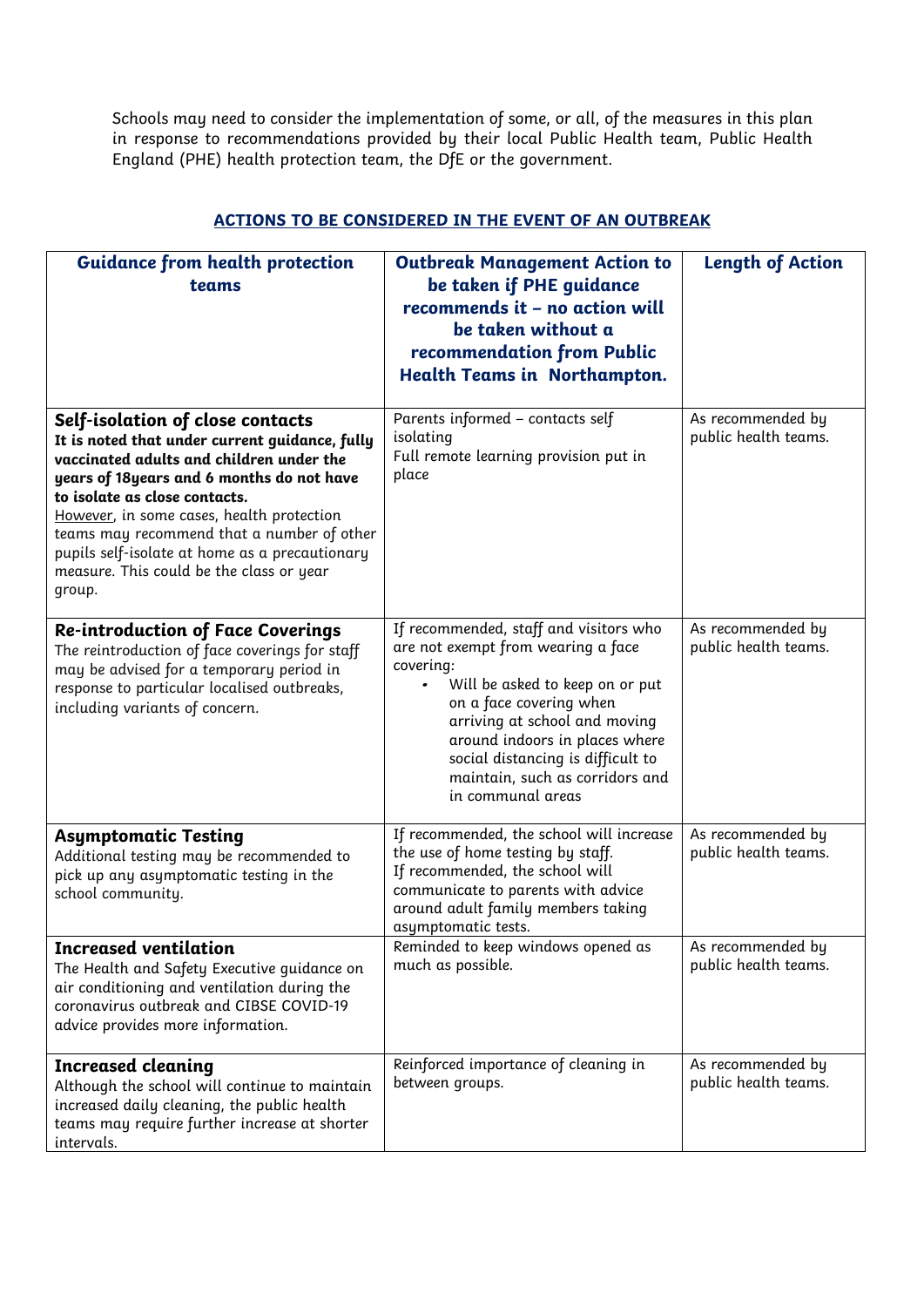| Reduce mixing of students<br>It is noted that under current guidance,<br>there is no longer any need for reduced<br>mixing for pupils.<br>However, in some cases, health protection<br>teams may recommend that bubbles are put<br>in place for a period whilst the outbreak is in<br>place.<br>Communications to staff, pupils and                                     | If there is an outbreak within a class<br>then they will be 'bubbled'. If the<br>outbreak continues across the school,<br>then we will revert to the two bubbles<br>that we had previously. Assemblies<br>will go online, as will other whole<br>school-based activities. Dinner times<br>continue to be separate.<br>All stakeholders advised of potential | As recommended by<br>public health teams. |
|-------------------------------------------------------------------------------------------------------------------------------------------------------------------------------------------------------------------------------------------------------------------------------------------------------------------------------------------------------------------------|-------------------------------------------------------------------------------------------------------------------------------------------------------------------------------------------------------------------------------------------------------------------------------------------------------------------------------------------------------------|-------------------------------------------|
| families<br>In the event of an outbreak, if the health<br>teams advise measures, these must be<br>communicated to stakeholders.                                                                                                                                                                                                                                         | outbreak and mitigating actions as<br>quickly as possible after advice has been<br>given.                                                                                                                                                                                                                                                                   |                                           |
| Shielding of vulnerable members of<br>the community                                                                                                                                                                                                                                                                                                                     | The school will adhere to national<br>quidance on the reintroduction of<br>shielding, which would apply to those<br>on the shielded patient list (SPL).<br>We will carry out a risk assessment and<br>speak to individuals required to shield<br>about additional protective measures in<br>school or arrangements for home<br>working or learning.         | As recommended by<br>public health teams. |
| Reduction of wider school activities<br>Public Health Teams may advise schools to<br>reduce their timetable to normal school day<br>activities. This may mean limiting:<br>Residential educational visits<br>$\bullet$<br>Open days<br>$\bullet$<br>Transition or taster days<br>$\bullet$<br>Parents coming into school<br>$\bullet$<br>Live performances<br>$\bullet$ | The school will ensure that the Public<br>Health Teams are aware of any<br>additional activities when<br>communicating about a potential<br>outbreak. If these need to be limited, the<br>school will ensure communication to<br>stakeholder via email and text message<br>(where possible) to ensure cancellations<br>are understood quickly.              | As recommended by<br>public health teams. |

# **Wider Attendance Restrictions - School closure or Local & National Lockdowns.**

Attendance restrictions will only be recommended by Public Health Kent & the government as a last resort. As with other periods of restricted attendance, schools should provide "high quality remote education" for all pupils or those not attending. If attendance restrictions are required across an area, the government will publish "detailed operational guidance" for schools.

Restrictions on attendance may be advised by local teams for individual settings or clusters (no more than 3 or 4) of "closely linked settings".

If recommended, schools will implement the measures in this section. If restrictions in special schools are needed, the DfE's attendance expectations "will remain in line with the equivalent age groups in mainstream schools".

## **Eligibility to remain in school**

If restrictions are recommended, schools will stay open for:

- Vulnerable pupils
- Children of critical workers

## **Education and support for pupils at home**

All other pupils will be required to stay at home and will receive high quality remote education. Technology will be available to loan for any pupils who need it.

Schools will aim to deliver remote education that meets the same quality and quantity of education that pupils would receive in school, as outlined in our policy and remote learning guidance.